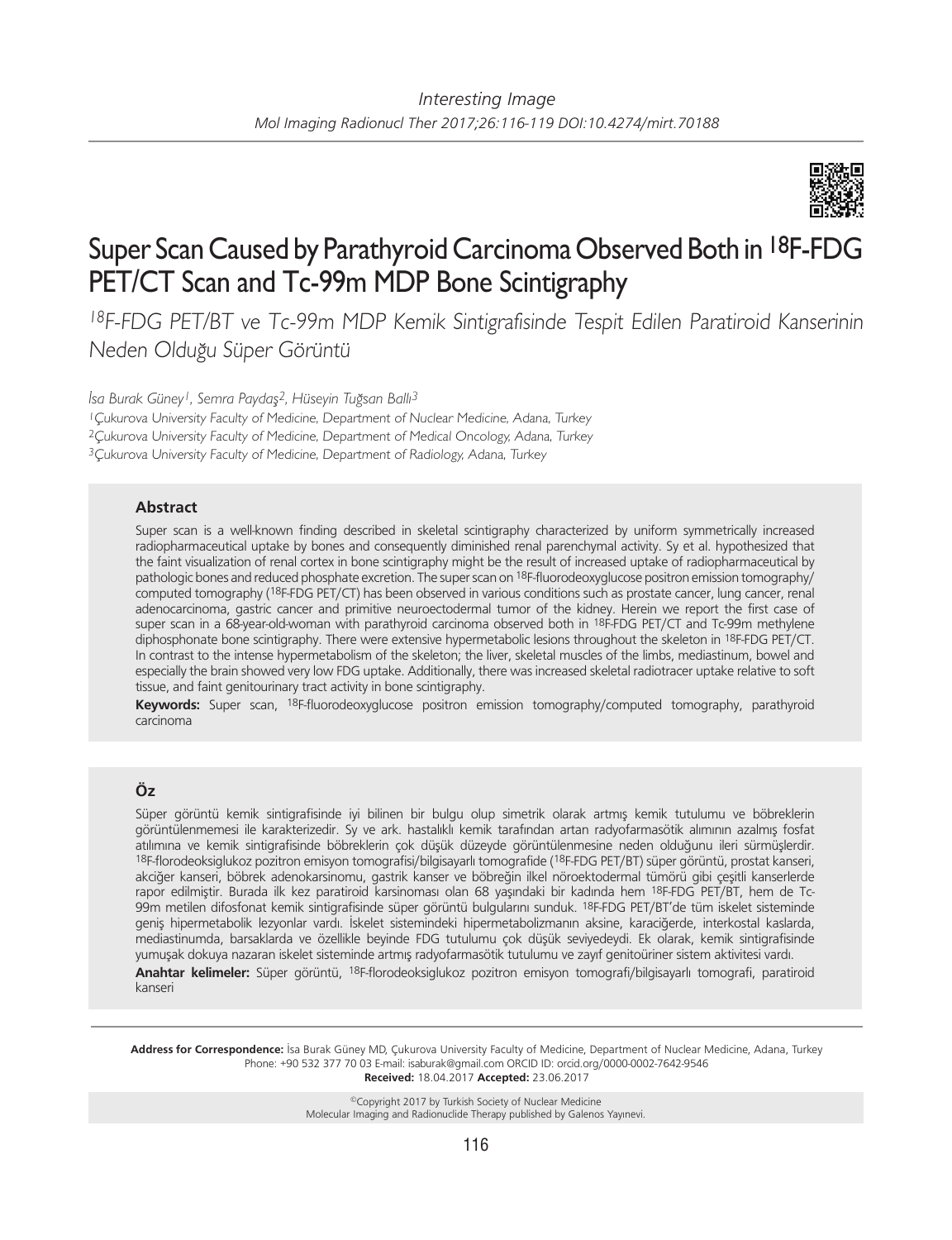

Figure 1. Tc-99m MDP bone scintigraphy. A 68-year-old women was admitted to the hospital on October 2013 with a mass on the cervical region. An excisional biopsy revealed parathyroid cancer. PET/CT showed multiple hypermetabolic lesions in the skeleton. The patient was treated by combination chemotherapy (including cisplatin and etoposide) plus zoledronic acid with good clinical response. Two years later, she presented with fatigue. Her laboratory results showed severe hypercalcemia and renal failure (serum calcium level 16.6 mg/dL, blood urea nitrogen/creatinine: 32/2.3 mg/dL). The parathormone level was 1859.6 pg/mL. Hydration was performed, calcitonin was prescribed but the hypercalcemia could not be controlled. Tc-99m MDP bone scintigraphy revealed intense radiotracer uptake involving almost the entire skeleton with high bone to soft tissue uptake (A and B). Bilateral kidneys were almost invisible (A and B). These findings are suggestive of 'metabolic superscan'. There was focal radiotracer uptake in several ribs considered as Brown tumors according to CT findings (C and D). Brown tumors represent a reparative cellular process rather than a neoplastic process (1). The increased uptake of radiopharmaceutical by pathologic bone results in reduced phosphate excretion, thereby producing faint renal images on bone scintigraphy. Wiegemann et al. (2) reported that bone resorption, alkaline phosphatase level, and parathyroid hormone activity were not correlated with Tc-99m pyrophosphate uptake by the bone. Malignancies with known super scan in bone scintigraphy include prostate cancer, breast cancer, lung cancer, lymphoma, urinary tract transitional cell carcinoma, nasopharyngeal carcinoma and carcinoma of the colon (3,4,5). Hematologic conditions like leukemia, lymphoma, myelofibrosis, Waldenstrom's macroglobulinemia have also been reported to be associated with super scan. This feature can also be detected in metabolic bone diseases like renal osteodystrophy, Paget's disease and hyperparathyroidism (2)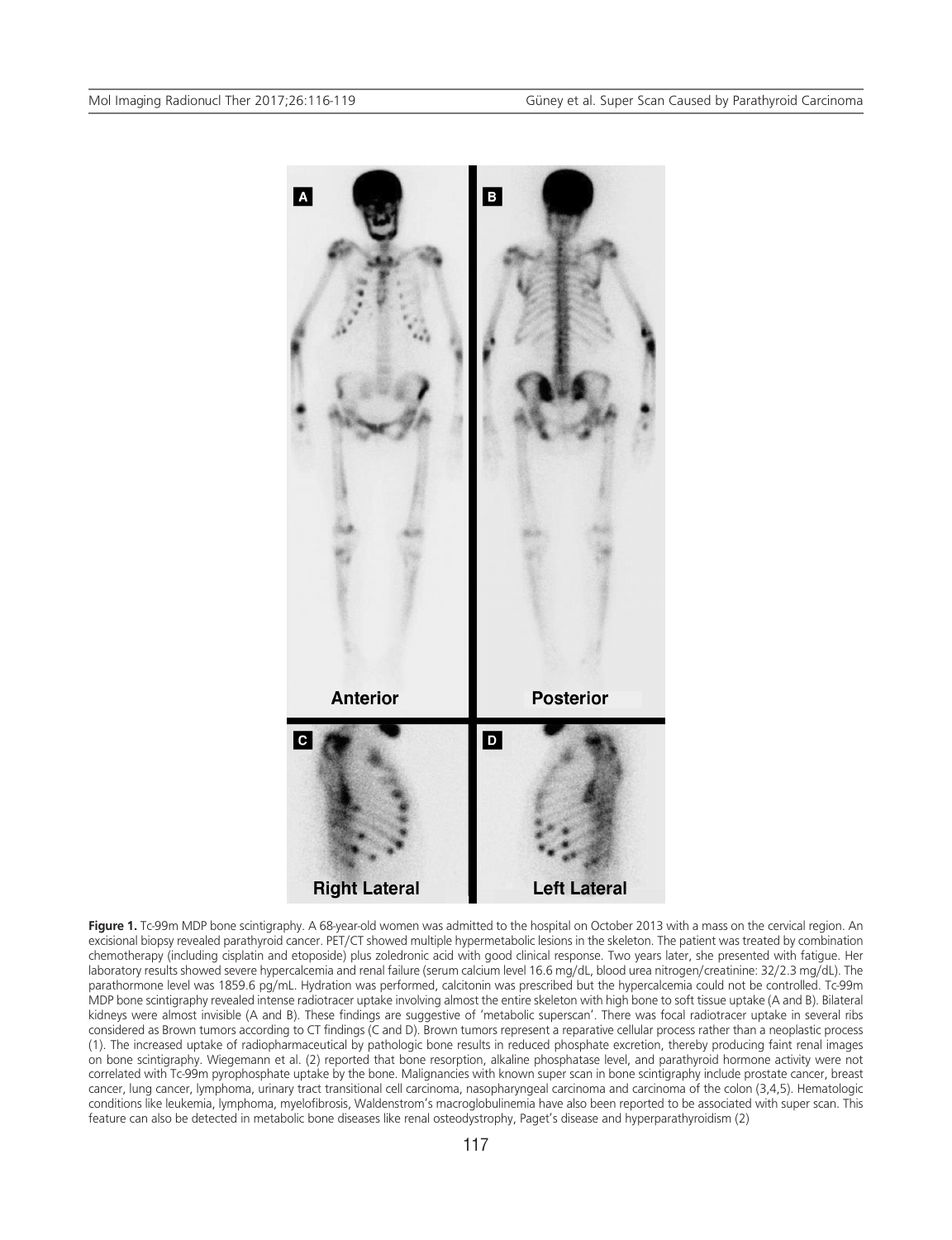



Figure 3. Interestingly the mediastinum, skeletal muscles of the limbs, bowel and especially the brain showed very low FDG uptake on 18F-FDG PET/CT. A parathyroid adenoma failed to be detected by FDG PET. A similar article described by Demir et al. (6) in 2007 reported FDG PET and bone scan results in a patient with primary hyperparathyroidism as showing diffusely increased tracer uptake by the skeleton, reflecting metabolic bone disease. However, to the best of our knowledge, superscan secondary to hyperparathyroidism caused by parathyroid carcinoma has not been reported previously and is described herein



**INITIAL** 

**DELAY** 

**Figure 4.** The patient underwent parathyroid scintigraphy for detecting a parathyroid focus, after injection of 740 MBq (20 mCi) MIBI. Three focal MIBI uptakes in the low cervical region were considered as functional parathyroid carcinoma recurrence (A and B). These functional lesions were embolized percutaneously with 95% alcohol under ultrasound guidance in two sessions with an amount of 0.8 cc and 1.5 cc, respectively, by an interventional radiologist experienced in ultrasound guided procedures

B

**MIP Left Lateral** 

**Figure 2.** 18F-FDG PET/CT demonstrated diffuse and intense hypermetabolism throughout the skeleton (A and B). In FDG PET scan, the faint visualization of the brain, renal cortex, and soft tissue might be the result of extraordinarily high uptake of FDG by skeletal lesions. The presented patient was not on any medications that could have disturbed cerebral glucose metabolism, such as corticosteroids or sedatives